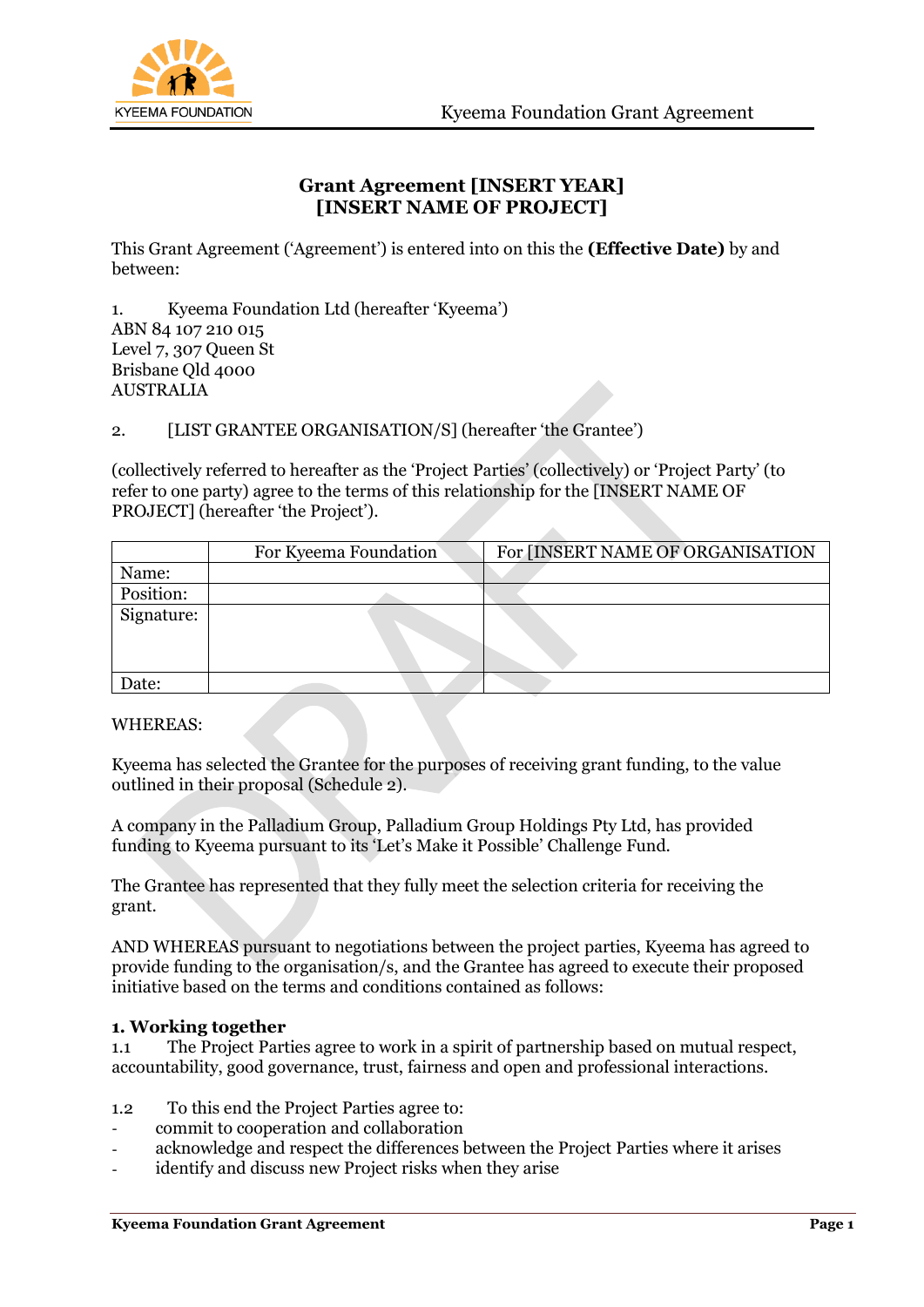

- communicate in an open, truthful and ethical way, and
- keep one another abreast of Project progress including new developments.

1.3 The Project Parties will work in such a way as to align with the principles and goals of the Challenge Fund as set out in the grant documentation.

1.4 The Project Parties are committed to preserving human rights and ethical practice and will do everything in their power to:

- prevent the trafficking of human beings and prevent slavery
- ensure that no part of the Project could aid or support terrorism or terrorists in any way
- ensure that there is no bribery or corrupt activities associated with the Project, and
- protect children (under the age of 18) and vulnerable adults from exploitation and abuse.

### **2. Policies and Procedures**

The Grantee representative shall, at the time of execution of this Agreement, acknowledge by way of signature their understanding of the Kyeema policies as provided in Schedule 1 attached. The Grantee representative agrees that these policies shall be binding on the Grantee and its personnel throughout their engagement with Kyeema. The Grantee acknowledges that Kyeema has the right to vary or modify at any time, any or all of the provisions in these policies. The Grantee agrees and undertakes not to violate any antibribery or anti- corruption law and shall not make or accept any offer, gift, payment or benefit, which could be construed as an illegal or corrupt practice, as an inducement or reward in relation to the project.

As part of project management procedures, the Grantee must assess, report and escalate, mitigate and manage financial risk including risks relating to fraud, corruption and terrorism financing.

The Grantee agrees to abide by Kyeema's Preventing Sexual Exploitation, Abuse and Harassment policy and procedure in addition to Kyeema's Child Protection policy and procedure. The Grantee recognises the importance of ensuring that these policies and procedures are taken seriously and handled with care due to their severity and sensitive nature.

#### **3. Scope of Work**

The Grantee will deliver the initiative outlined in their Approved Project Proposal dated [Insert date] (Schedule 2).

### **4. Reporting and Payment Terms**

As support for the outlined initiative, Kyeema shall pay the Grantee the outlined funding amount as specified in the Approved Project Budget (Schedule 2). This will be paid on submission of a request for payment (Schedule 3). The Grantee understands that the milestone payments will be made in increments, as outlined in Schedule 4. To receive the next milestone payment, the Grantee must

- show that the previous amount has been used meaningfully,
- show that the Grantee has complied in full with this Agreement,
- provided a progress report (Schedule 5), and
- provide an expenditure report based on the approved project milestone budget.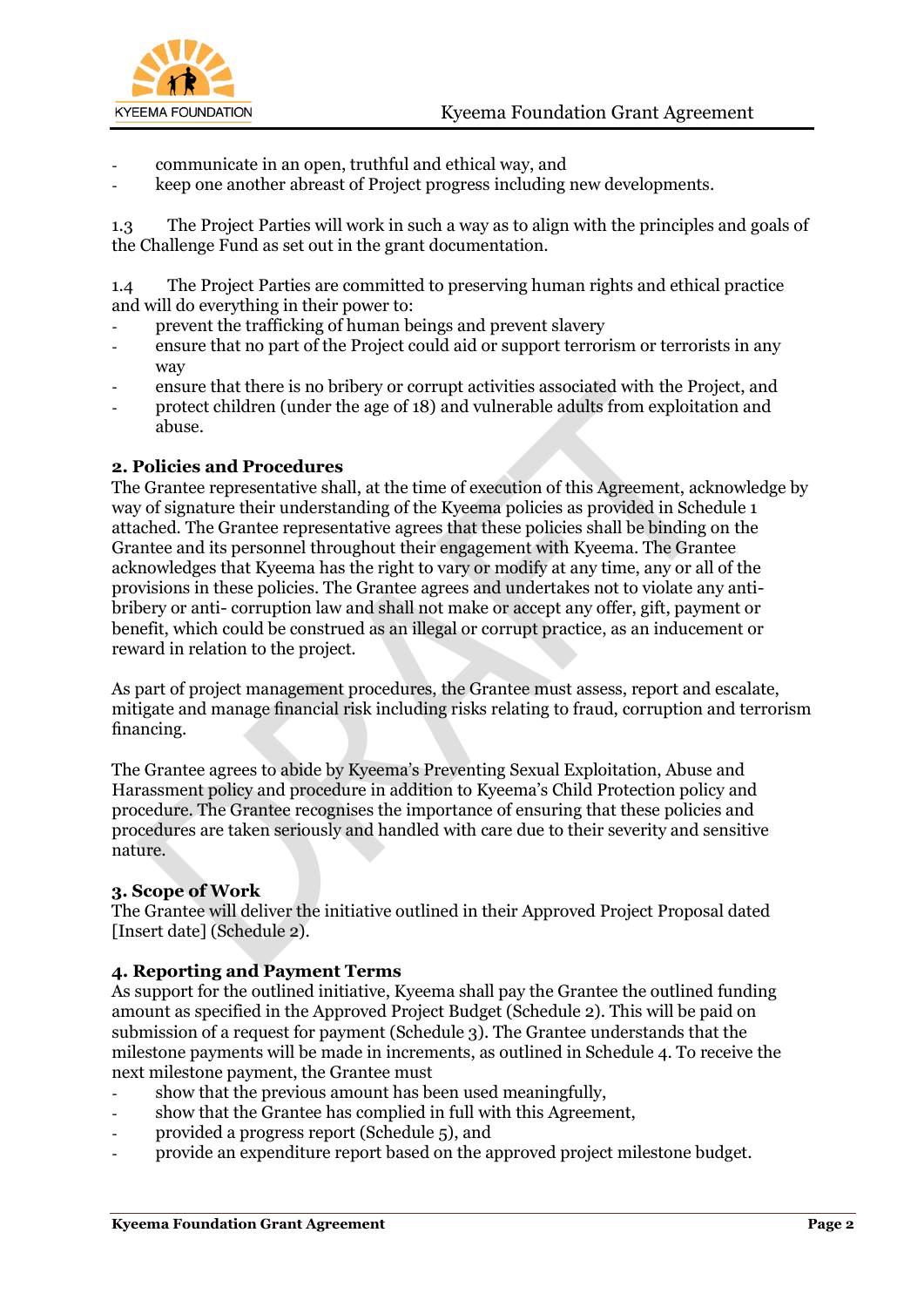

The Grantee must maintain a sound administrative and financial system capable of verifying all statements of acquittal. In addition, the Grantee must:

- keep proper and detailed accounts, records and assets registers including clear audit trails and adequate Project management records in relation to expenditure under this Agreement.
- afford adequate facilities for audit and inspection of the financial records at all reasonable times and allow copies and extracts to be taken including bank statements.
- provide quarterly activity reports as per the report format contained in Schedule 5.
- a draft final program report and financial statement must be submitted within 30 days of the completion of the Project, and a final report within 14 days of receipt of comments on the draft. The financial statement must acquit the funds against the budget referred to in Schedule 2.

In addition to milestone progress reporting, the Grantee will provide Kyeema with a monthly update which can come in the form of small written updates outlining project activities for the month and photos or videos showing project activities. These updates will be used for both Kyeema and Palladium internal and external communication activities. We would also appreciate post project reporting that will enable us to keep abreast of the innovation and retain our collaborative partnership with the grantee, recognising that the impact of the innovations funded will be most apparent after the end of this agreement (see Schedule 6 for details).

## **5. Publicity**

The Grantee must acknowledge Kyeema and Palladium and grant assistance in any publicity material related to this project and, where appropriate, defer to Kyeema and Palladium of matters relating to any publicity and media relations in relation to this project. The Grantee agrees, where appropriate, to acknowledge Kyeema and Palladium's contribution to the Project publicity and/or written materials, including publications, posters, stickers, leaflets or similar.

Written materials, published training modules and publications should be submitted to Kyeema in draft form for approval with a reasonable period of time before they go into production.

Kyeema and the Grantee agree that all rights, title and interest in or to any information, data, reports, documents, procedures, forecasts, technology, Know-How and any other Intellectual Property Rights whatsoever owned by either Kyeema, Palladium or the Grantee before the Effective Date or developed by either party during the term of this Agreement, shall remain the property of that party.

The Grantee shall not unreasonably withhold granting (on terms to be agreed) a license to Kyeema and/or Palladium on a non-exclusive, and royalty-free basis to use publicity materials created by the Grantee during the course of the Project for such positive impact purposes as Kyeema or Palladium determines (as the case may be). "Use" in this context may include the right to use, sub-licence, reproduce, adapt, modify, distribute and communicate the project activities and outcomes.

Where Kyeema or Palladium has provided the Grantee with any of its Intellectual Property Rights for use in connection with the Project (including without limitation its name and logo), the Grantee shall immediately, on termination of this Agreement or at the written request of Kyeema or Palladium, cease to use such Intellectual Property Rights immediately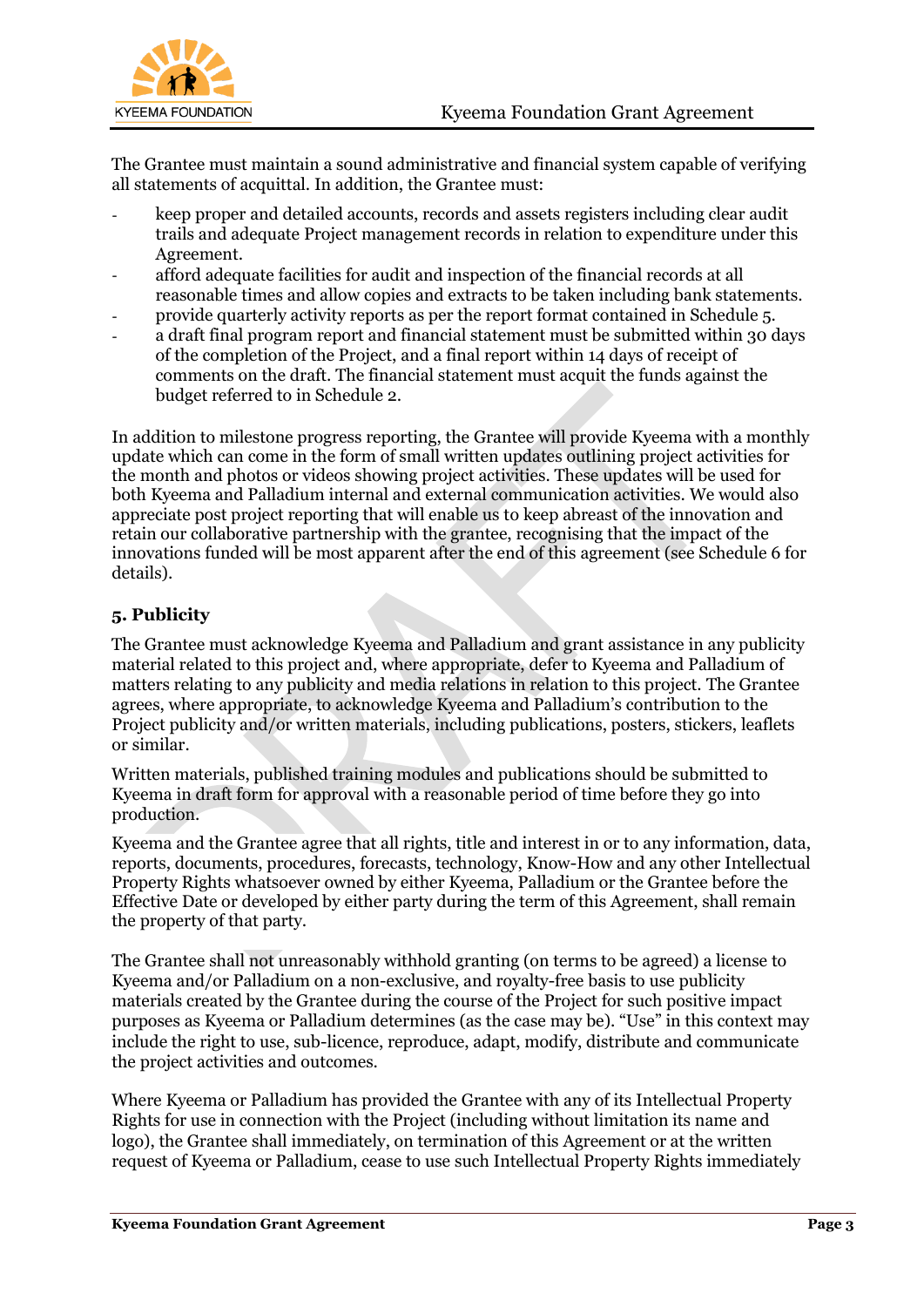

and shall either return or destroy such Intellectual Property Rights as requested by Kyeema or Palladium.

For the purpose of this Agreement Intellectual Property Rights shall mean: all patents, copyrights trademark, logos and design rights (whether registered or not) and all applications for any of the foregoing and all rights of confidence and Know-How however arising for their full term and any renewals and extensions; and Know-How shall mean: information, data, know-how or experience whether patentable or not and including but not limited to any technical and commercial information relating to research, design, development, manufacture, use or sale.

## **6. Indemnity and Insurance**

The Grantee indemnifies and agrees to keep indemnified: Kyeema, Palladium, their officers, employees and agents from and against any loss, damages or costs arising from any claim, demand, action, suit or proceeding that may arise out of the performance of this Agreement or the delivery of the Project (including, without limitation, any negligence or misconduct) by the Grantee, its personnel or its agents, or third party claims in connection with the performance of the proposed activities for which the grants is made or otherwise.

The Grantee must take out and maintain adequate insurance against claims by third parties resulting from acts performed in carrying out the Project.

The Grantee must advise Kyeema immediately of any difficulties or delays in implementation of the Project.

The Grantee must not represent itself and ensure that its volunteers, employees, agents and sub-contractors participating in the Project do not represent themselves as being employees, partners or agents of Kyeema or Palladium.

## **7. Procurement**

The Grantee must ensure that in its procurement of goods that:

- the goods to be procured are of a satisfactory quality;
- the goods will be delivered in good order and condition and in accordance with the Project timetable;
- the price paid for goods procured represents value for money;
- three quotes must be obtained for all equipment purchased over the value of US\$500. The Grantee must then select the goods which represent the best value, have reliable after sales service (where applicable) and can be delivered in a timely manner. The Grantee must provide a copy of the quotes when they provide their final financial report;
- a professional approach be reflected in the purchasing process including ethical behaviour and fair dealing and compliance with the policies outlined in Schedule 1; and
- under no circumstances whatsoever is it permitted to receive/request commissions, valuable gifts or a percentage of the funds and similar beneficiaries. This directive applies to any other parties involved in any agreement / cooperation / contract / promise / purchase / request and other arrangements where there is a party giving and a party receiving.

If there is any evidence that this directive has not been followed, Kyeema will take strong action up to and including immediate termination of this Agreement.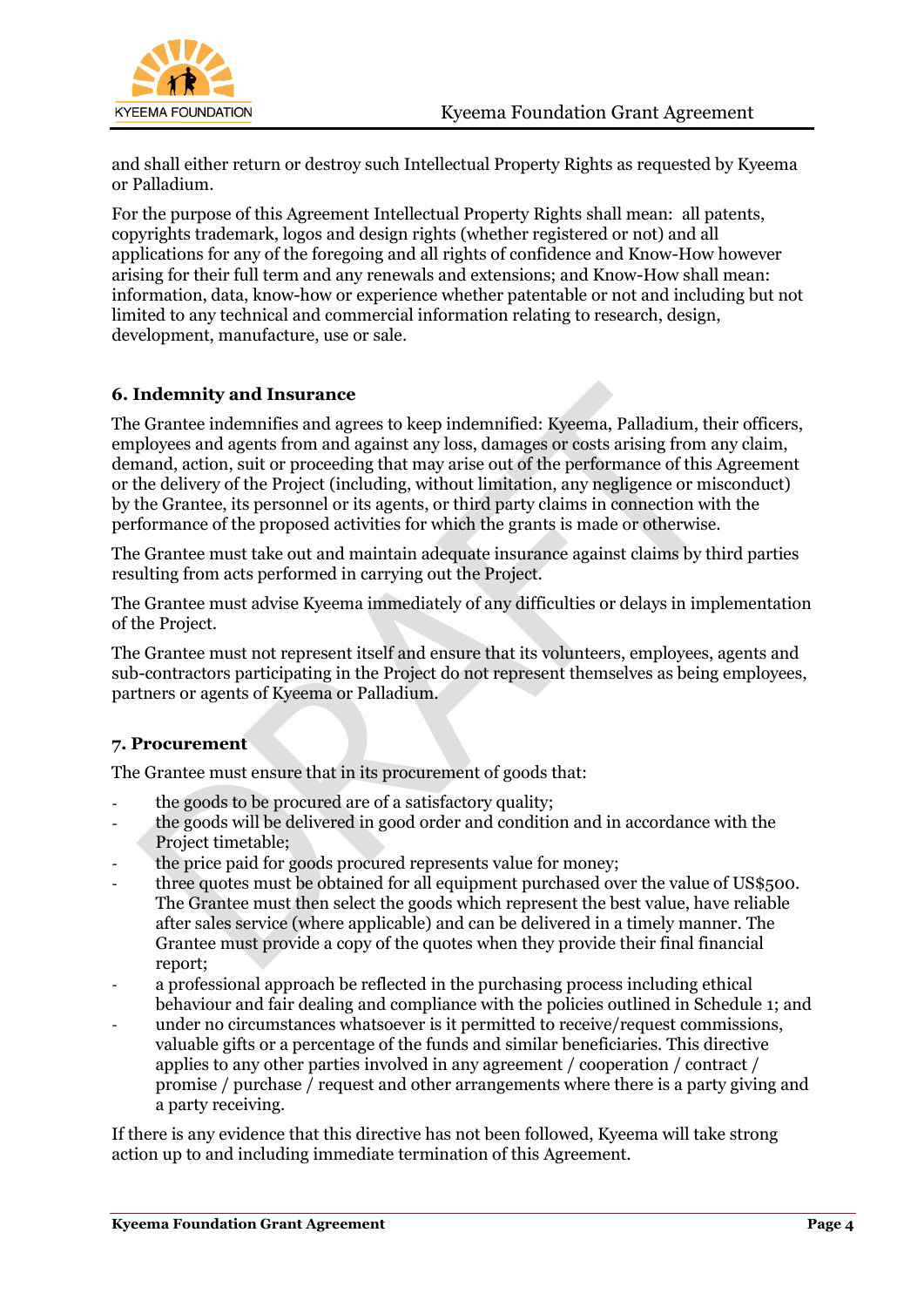

## **8. Termination of Agreement**

#### Termination for Breach

If the Grantee:

- breaches this Agreement, or Kyeema's Code of Conduct or any policy and procedure outlined in Schedule 1;
- becomes, or Kyeema considers there is a reasonable prospect of the Grantee becoming, bankrupt or insolvent;
- where, in the opinion of Kyeema or Palladium, the Grantee acts or fails to act in such a way that the reputation of Kyeema or Palladium may be damaged;
- makes as assignment of its estate for the benefit of creditors or enters into any arrangement or composition with its creditors; and/or
- fails to commence, or in the opinion of Kyeema, fails to make satisfactory progress in carrying out the Project and such failure has not been remedied within the time specified in a written request from Kyeema to remedy the failure;

then in every such case Kyeema shall be entitled to terminate this Agreement forthwith but without prejudice to any of its other rights.

#### Termination Without Breach

In addition, either Project Party may terminate this Agreement by giving to the other a Notice of Intention to Terminate in writing, stating the reasons for termination.

No later than fourteen (14) days after receipt of a Notice of Intention to Terminate, the Project Parties shall meet to fully co-operate in good faith a joint determination of the following;

- the date of termination;
- the appropriate method and manner for effecting the necessary winding-up of the Project;
- a reconciliation of the funds supplied by Kyeema and identification of any Interest earned thereon as at the date of termination;
- the extent of Kyeema's financial responsibilities, within the amount of the Grant at the date of termination;
- any issues arising from the termination of concern to Kyeema with regards to its relationship with a recipient government; and
- other matters which arise as a consequence of the termination.

In the event that parties fail to reach notice within 7 days of meeting, then Kyeema shall determine these matters at its discretion.

In the event that a Notice of Intention to Terminate is given by any Project Party, the Grantee must:

- forthwith do everything possible to prevent or mitigate all losses, costs and expenses arising in consequence of the termination of this Agreement and shall terminate its role in the Project in a prompt and orderly manner; and
- refund any uncommitted part of any tranche or funds already paid by Kyeema, together with any uncommitted Interest, within 7 days of the date of the determination.

#### Consequences of termination

Except in the case of termination for breach, Kyeema shall: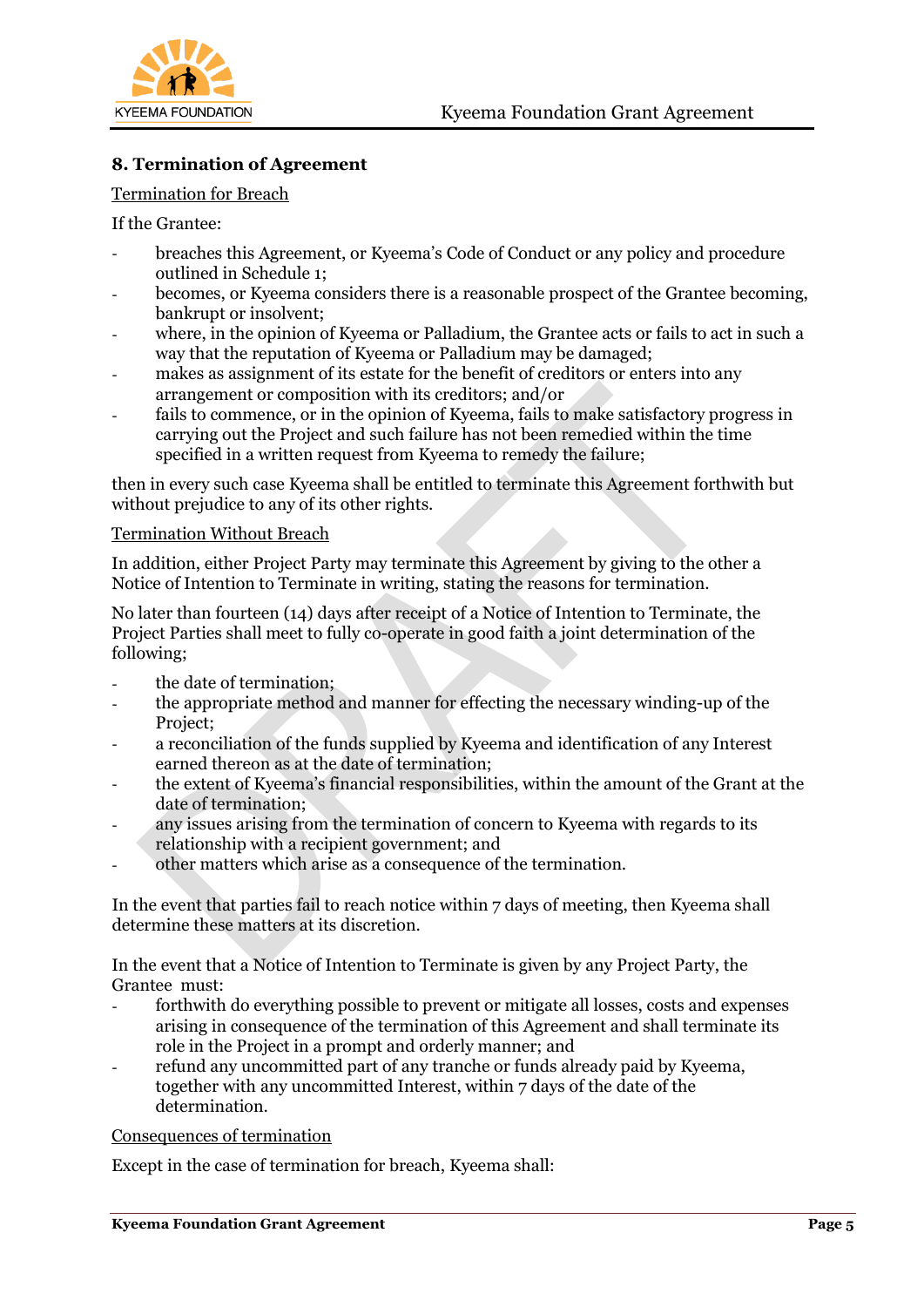

- if so determined as provided above, provide such funds as may be agreed as necessary to meet existing financial commitments and obligations and which together would not exceed the total amount of the grant; and
- not be liable to pay compensation.

No delay, neglect or forbearance by either party in enforcing against the other any term or condition of this Agreement shall be deemed to be a waiver or in any way prejudice any right of that party.

## **9. Variation and Amendment**

Variations of this Agreement shall be made in writing by a further exchange of letters.

## **10. Governing Law**

This Agreement is governed by the laws of Queensland, Australia.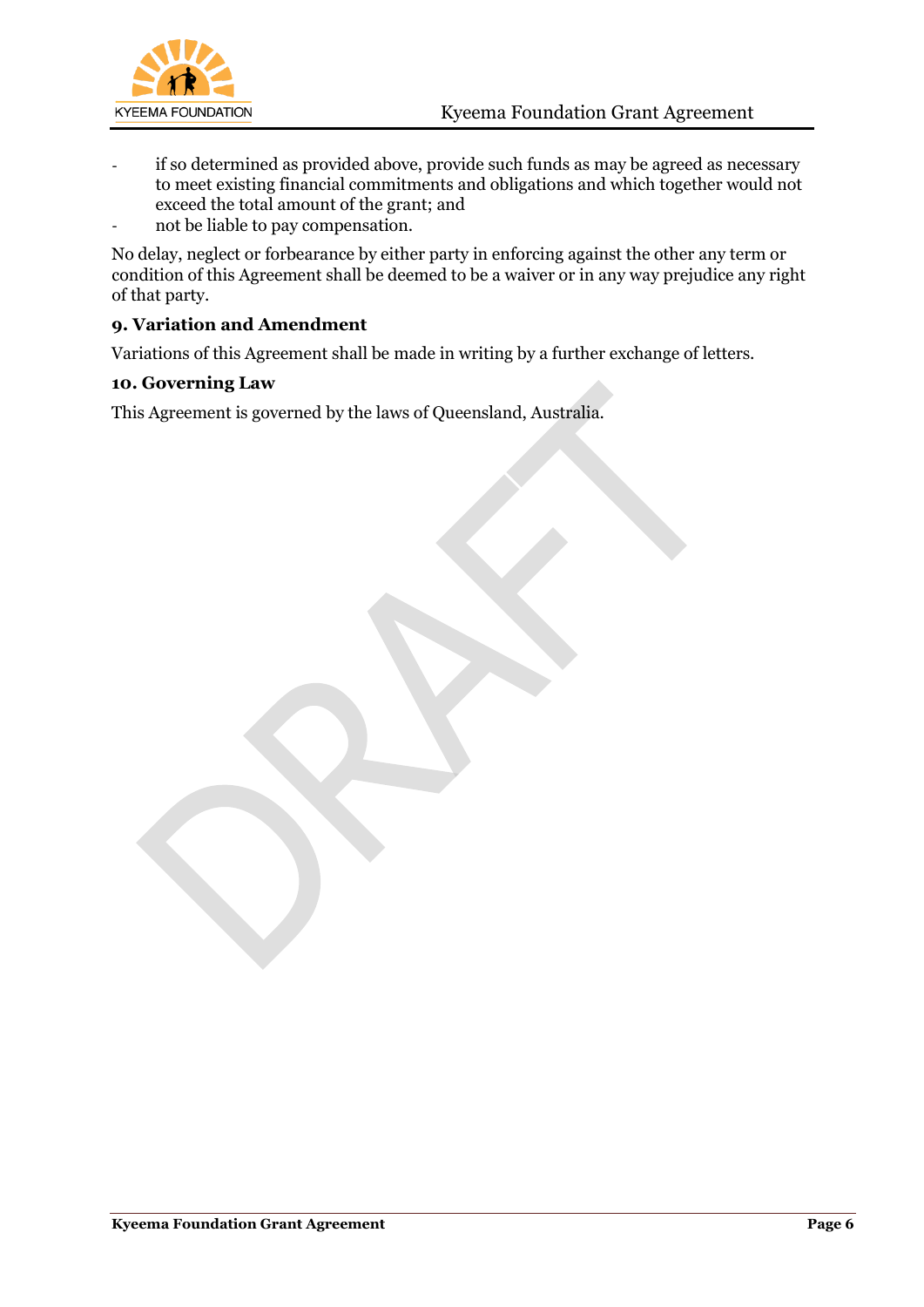

## **Schedule 1: Kyeema Foundation Policies\***

By signing below, I certify that I have sighted, read and understood the following documents obtained either by email from Kyeema Foundation on my request, or by visiting Kyeema Foundation's website <https://kyeemafoundation.org/about-us/our-policies/>.

I understand that these documents/policies may change from time to time, and that it is my responsibility to keep myself updated on a regular basis:

## **Please sign off on the following:**

Kyeema Foundation Code of Conduct Child Protection Policy and Child Protection Code of Conduct

### **Please tick off below on policies received and read:**

- □ Fraud Control and Anti-corruption policy
- □ Counter-terrorism Policy
- □ Complaints Policy
- □ Conflict of Interest Policy
- □ Non-development Policy
- □ Privacy Policy
- □ Transparency Policy
- □ Preventing Sexual Exploitation and Harassment Policy
- □ Gender, Equality and Social Inclusion Policy
- □ Disability Inclusion Policy
- □ Communications Policy (including Image and Message Guidelines, Ethical Decision-
- Making Framework)
- □ Environment Policy
- □ Fundraising Policy

Organisation Name: Organisation Representative: Signature: Date:

The funds must be used exclusively for the activities identified in this Agreement and no funds from other donors should be received to support these precise activities.

\*Separate signed forms for each Grantee must be attached.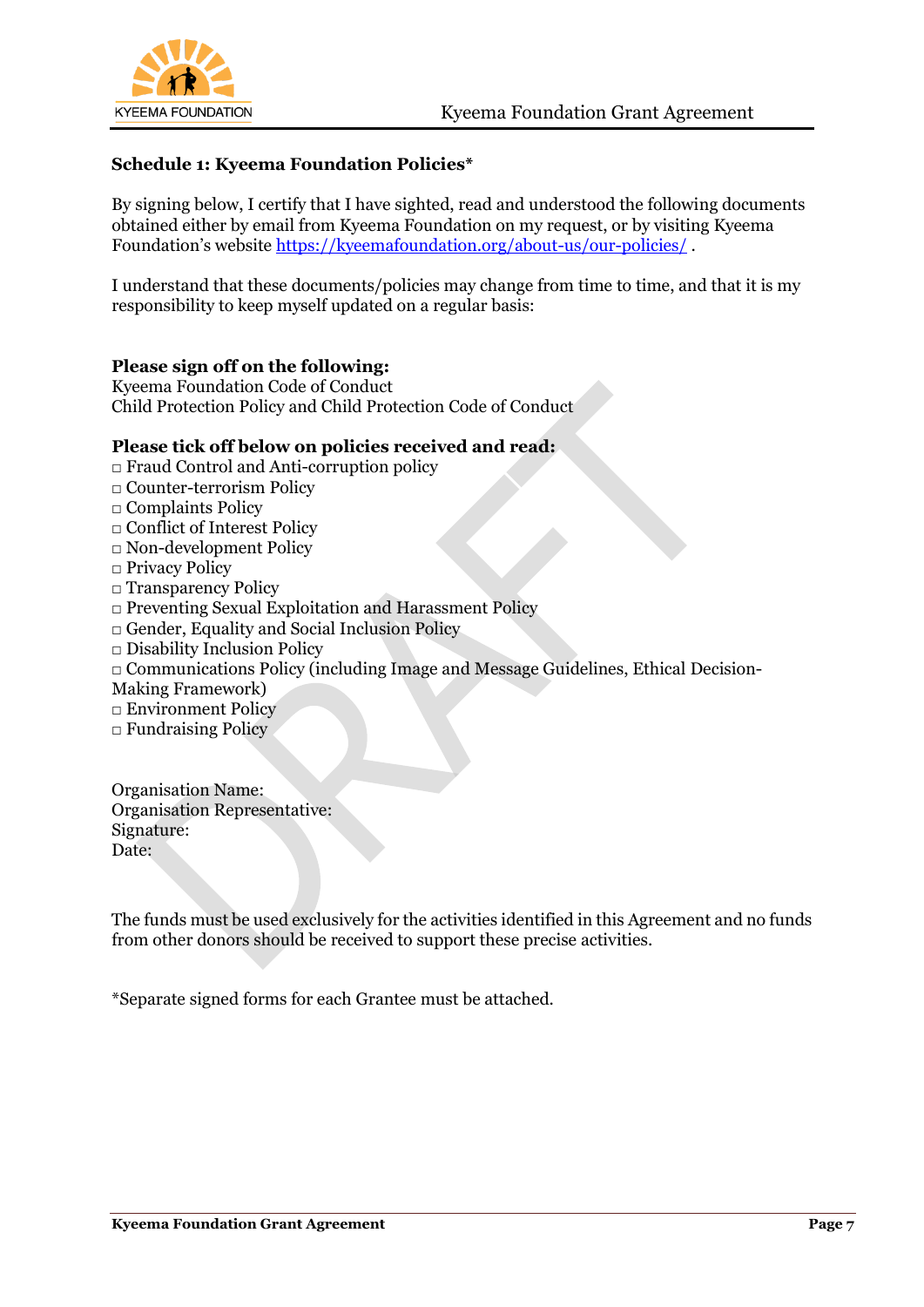

# **Schedule 2: Terms of Reference/Scope of Work**

Summarise here and attach Approved Project Proposal, Workplan and Budget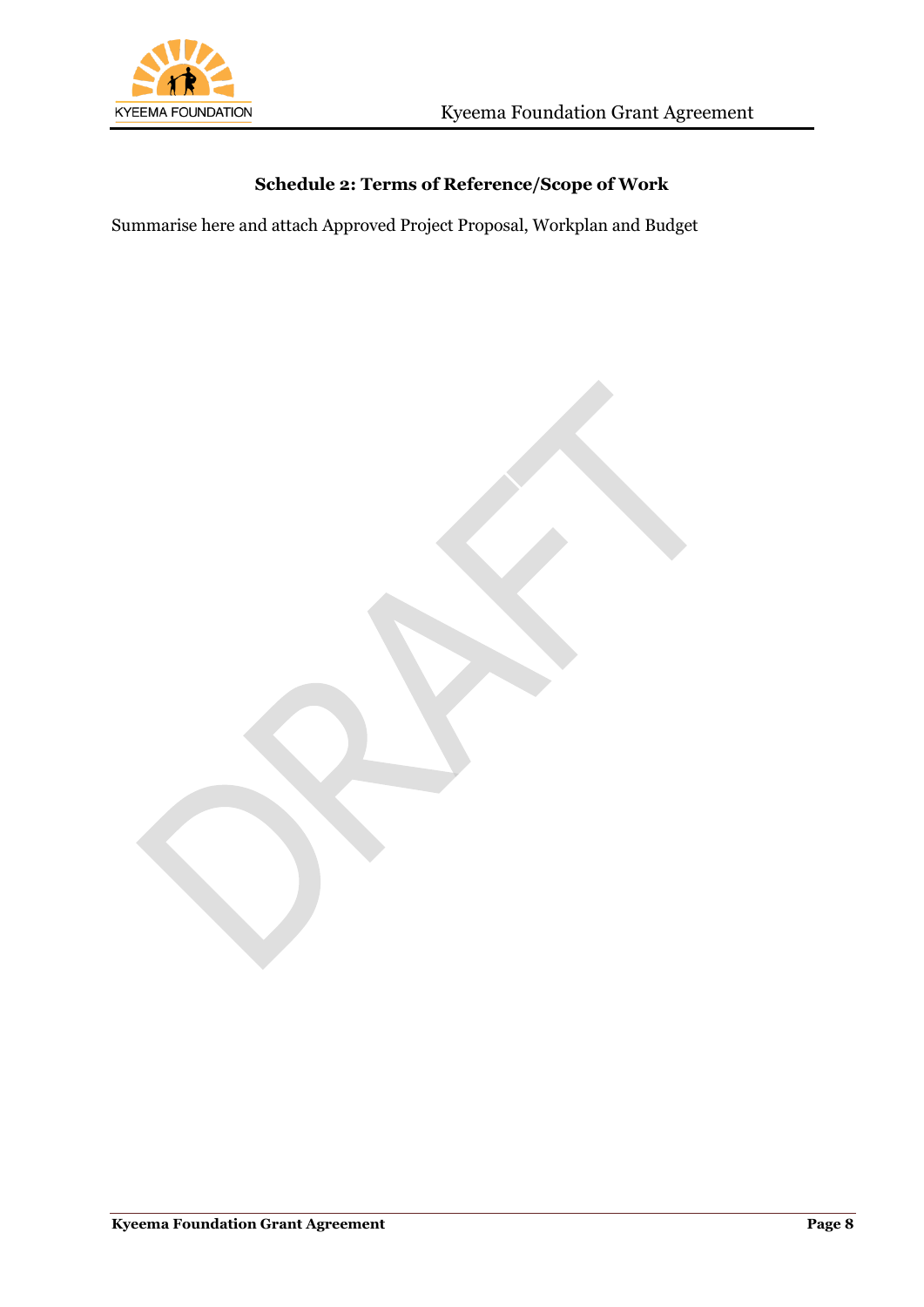

## **Schedule 3: Request for Payment Template**

Insert Organisation details

Attention: Kyeema Foundation, Level 7, 307 Queen Street Brisbane Queensland 4000 Australia

#### **Kyeema Foundation Grant to ……………..**

#### **Payment Instructions**

Please pay the above account by cheque / bank transfer to:

Account Name:

Account No:

BSB No:

Bank Name:

Bank Address:

SWIFT CODE:

Signature: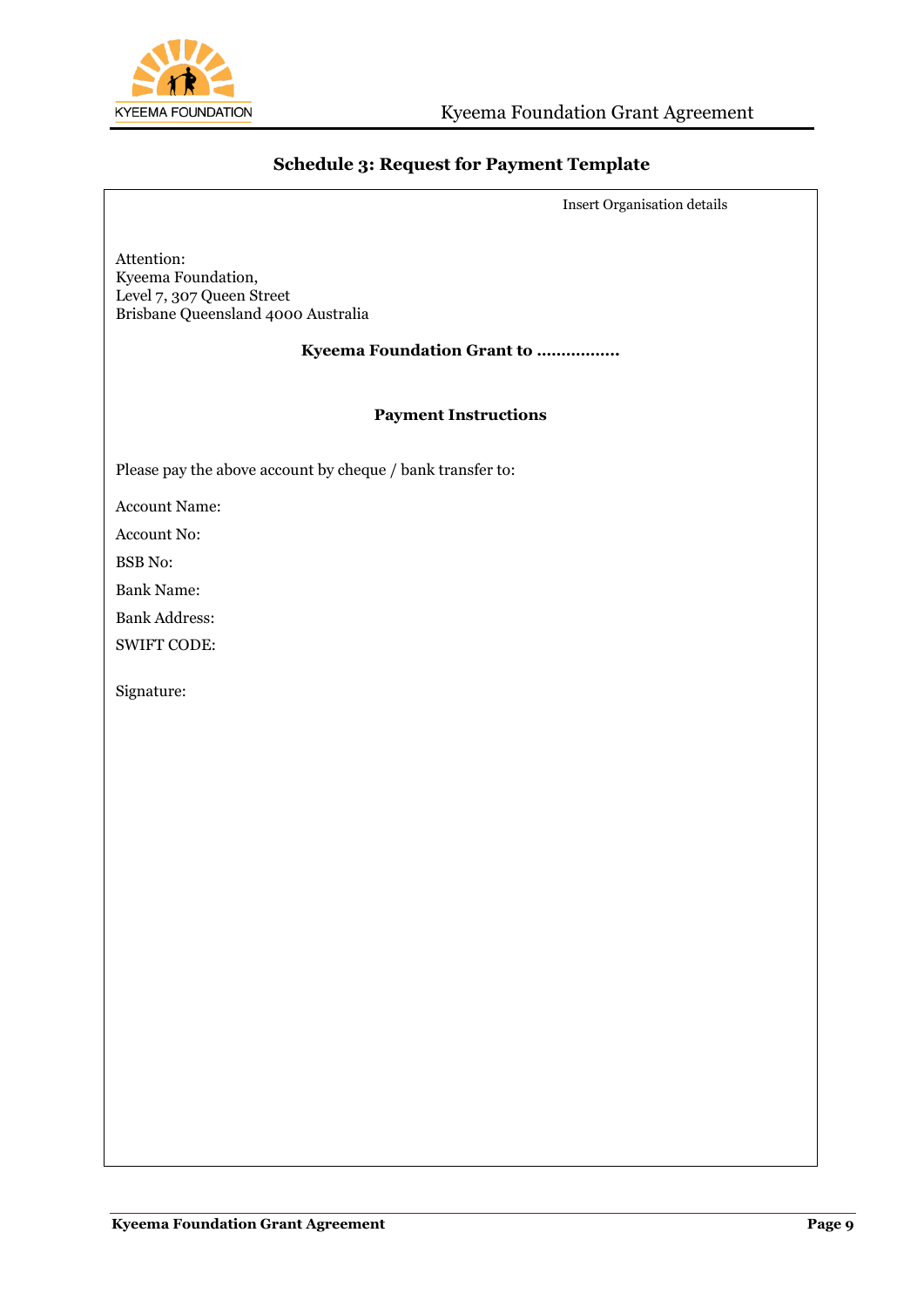

## **Schedule 4: Payment Terms**

### **Milestone Payment Increment Requirements**

| Milestone 1 | <b>TBD</b> | (insert project milestones) |
|-------------|------------|-----------------------------|
| Milestone 2 | <b>TRD</b> | (insert project milestones) |
| Milestone 3 | <b>TRD</b> | (insert project milestones) |
| "etc.       |            |                             |

Payment of milestones will only be made on evidence that the Grantee is in compliance with this Agreement and has achieved the milestones outlined in the table above. The Grantee will submit a milestone report before a payment instalment is made. A template for the milestone report is attached as Schedule 5.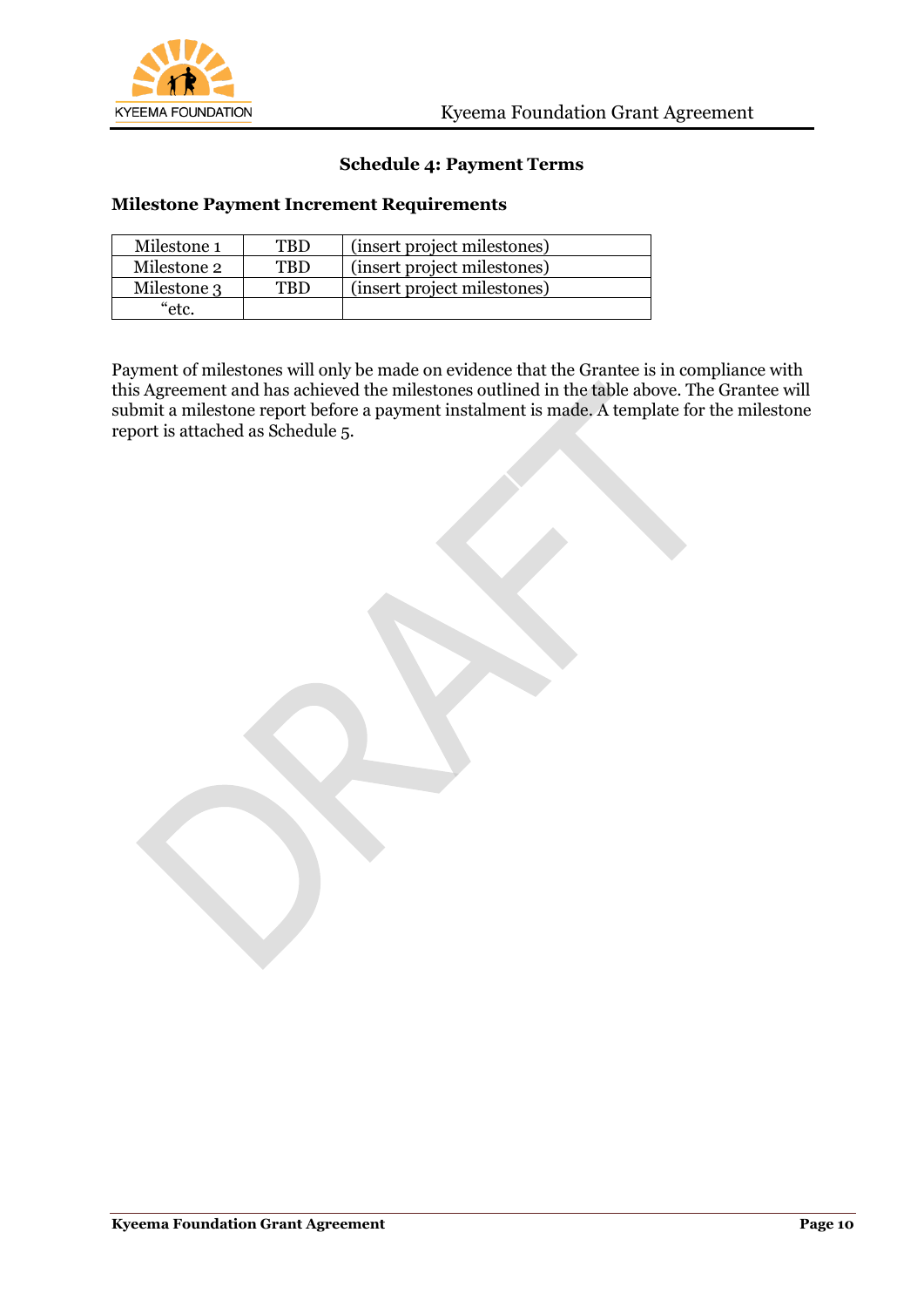

## **Schedule 5: Draft Milestone Report Format**

## **Executive Summary**

### **Main text**

- o Introduction
- o Description of activities undertaken during milestone reporting period and achievements. How is the project progressing towards its objectives?
	- If the project/innovation is gaining traction more widely, how has the funding created further interest or investment?
	- Estimate on the amount of people this initiative is impacting on or if it has generated other innovations
- o Explanation of differences between activities planned for the reporting period and actual activities implemented
- o Constraints and issues to be addressed including risks or obstacles
- o Recommendations on issues requiring attention
- o Report on cross-cutting issues
- o Proposed activities for next milestone reporting period

### **Annexes (as required)**

- o Workplan
- o M&E Plan
- o Risk Management Plan
- o Financial acquittal
- o Detailed research results

## **Additional Notes**

o Font size should be 12 in a standard writing font (e.g. Times New Roman, Garamond, Arial).

- o Any photos used in the report should be provided with captions.
- $\circ$  If files are larger than 1MB, then any photos should be sent separately with instructions on where they should be inserted in the text.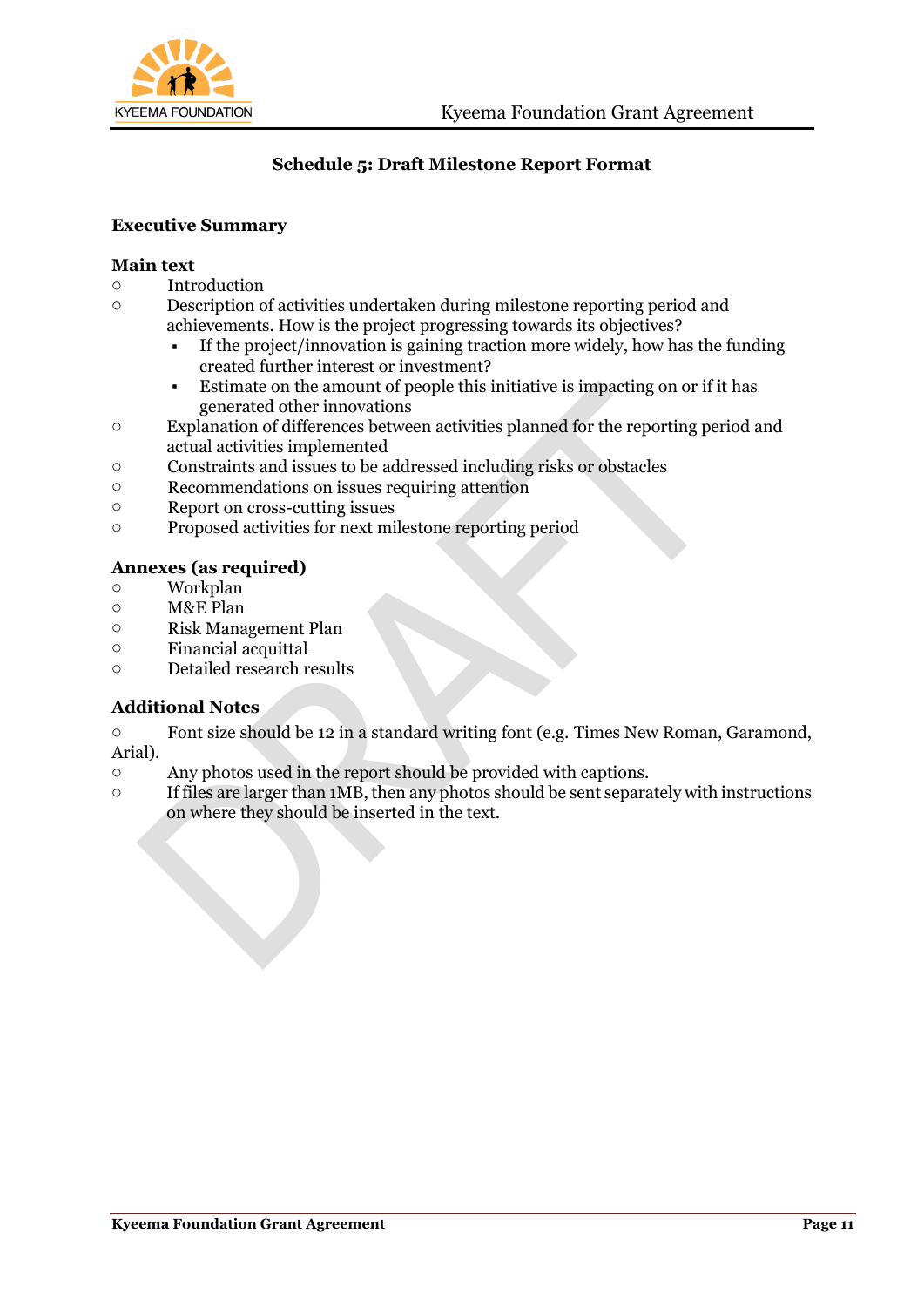



## **Schedule 6: Partner Reporting Guidelines**

In order to share the good work you are doing, we would like to ask if you could share a photo or a short video with us once a month, with a few words (50-100 words) on your project activities that month.

## **Timeline:**

We will send you a reminder for your story of each month. We would be grateful if you could send your story at the end of each month.

## **Reporting options:**

- Simply write a 50-100 word summary of your latest activities, along with one good photo (preferably an action photo of participants or project staff/volunteers). If you could also provide a quote with permission from the stakeholder/s interviewed, that would be great.
- If you prefer, you could provide a short video interview with a participant or project staff/volunteer that explains what the project is about, what outcomes they hope to achieve, or the impact the project is having for individual people and/or the community (no more than 2 minutes).

*You are welcome to use the updates that we produce from your monthly report for your own social media content or share our content on the project. If you wish to do this, you must acknowledge the project donor.*

## **Post Project Reporting**

Recognising that the impact of the innovations funded will be most apparent after the end of this agreement, we require additional post agreement reporting that enables us to keep abreast of the innovation and retain our collaborative partnership with the grantee.

The form and content of the reporting can be mutually agreed at the end of this agreement, but should at minimum include:

- A succinct summary of impact or further innovation resulting from this grant. This report should be no more than three pages. If the innovation has not taken hold and activities have ceased and no further impact has been generated, simply notify us that this is the case.
- If you prefer, you could provide a short video interview with a participant or project staff/volunteer that explains how the innovation has developed and supported the organisation with further work.

Reporting should be produced annually for a period of three years.

## **Ethical considerations for collecting stories and images of people:**

1. Protection and privacy - considering the privacy of the person being photographed or filmed is very important.

2. Informed consent - you will need to get consent from the person being photographed or videoed to use their image for promoting the project. For children under 18 years old, you will need to get consent from the parent or guardian.